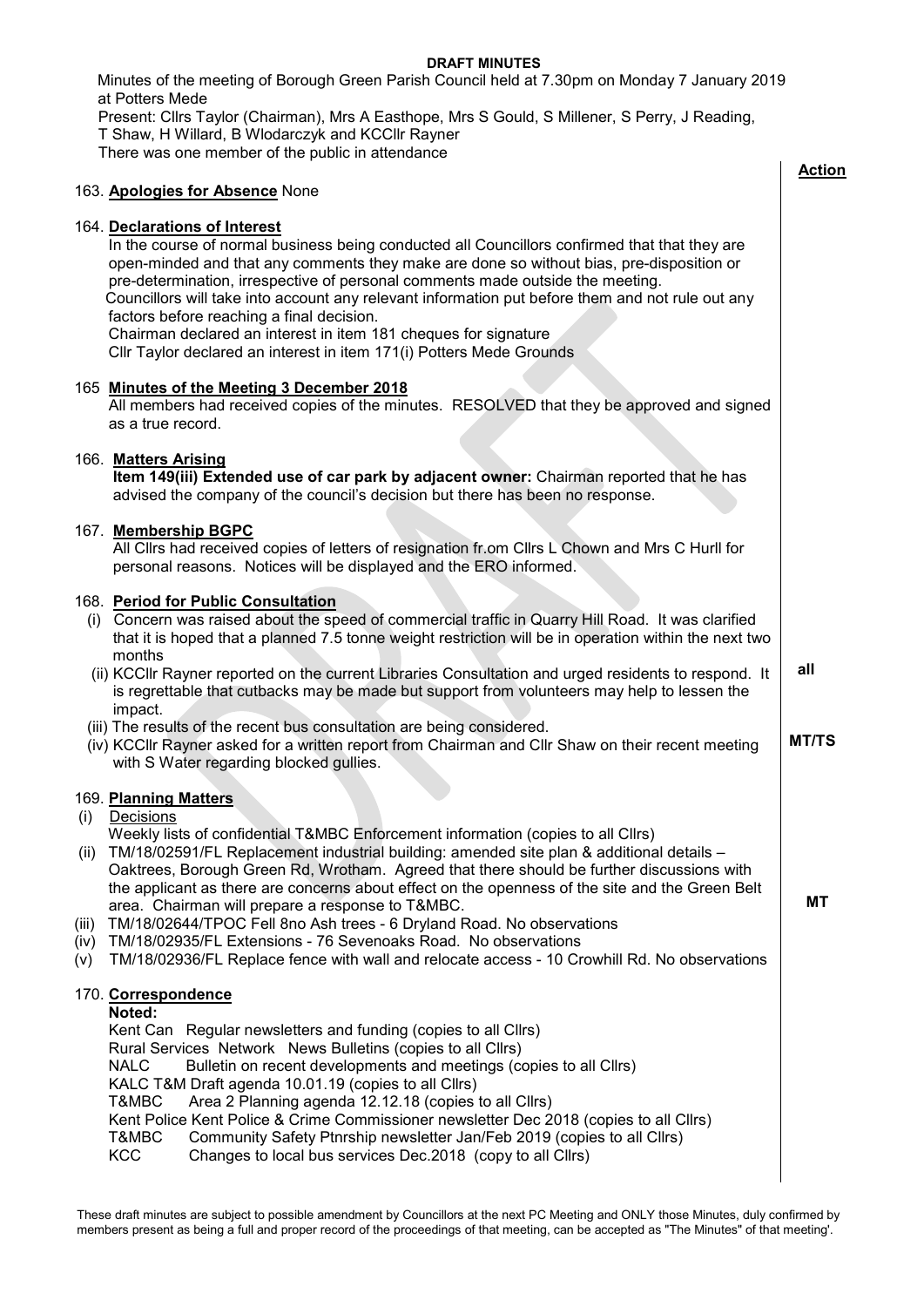|                              | <b>DRAFT MINUTES</b>                                                                                                                                                                                                                                                                                                                                                                                                                                                                                                                                                                                                                                                                                                                                                                                                                                                                                                                              |                                        |
|------------------------------|---------------------------------------------------------------------------------------------------------------------------------------------------------------------------------------------------------------------------------------------------------------------------------------------------------------------------------------------------------------------------------------------------------------------------------------------------------------------------------------------------------------------------------------------------------------------------------------------------------------------------------------------------------------------------------------------------------------------------------------------------------------------------------------------------------------------------------------------------------------------------------------------------------------------------------------------------|----------------------------------------|
|                              | Minutes of the meeting of BGPC 7 January 2019 Page 2                                                                                                                                                                                                                                                                                                                                                                                                                                                                                                                                                                                                                                                                                                                                                                                                                                                                                              | <b>Action</b>                          |
|                              | <b>Correspondence</b> (Continued)<br><b>KCC</b><br>Consultation on weight restriction Quarry Hill Rd/Rock Rd (copies to all Cllrs) As<br>discussed at 168(i) of the agenda<br><b>KCC</b><br>Consultation on draft Libraries, Registration and Archives strategy, incl.proposal to tier<br>libraries and review library opening hours (copies to all Cllrs) As discussed at 168(ii) of the<br>agenda                                                                                                                                                                                                                                                                                                                                                                                                                                                                                                                                               |                                        |
| (i)<br>(ii)<br>(iii)<br>(iv) | 171. Potters Mede Grounds and Pavilion<br>RESOLVED to approve a quotation from K G Clarke to earthquake waterlogged main pitch for<br>the sum of £650.<br>Dog fouling: Cllr Willard will continue to take photos and check CCTV regularly for offenders.<br>It is hoped that raised awareness will help to improve the situation.<br>Possible improved watering arrangements of pitches: As agreed at the last meeting<br>Heating & ventilation: EA Services have been asked to inspect and report.                                                                                                                                                                                                                                                                                                                                                                                                                                               | <b>HW</b><br><b>SM</b><br><b>MT/SM</b> |
| (i)<br>(ii)<br>(iii)<br>(iv) | 172. Recreation Ground<br>Bowls Club lease: no report<br>Dog fouling: this will continue to be monitored.<br>Boundary with 'Ingleside': a substantial retaining wall is being constructed which it is agreed will<br>improve the boundary line.<br>All Clirs had received copies of a request for possible regular use of the courts. Agreed that<br>Chairman will respond advising of current booking arrangements                                                                                                                                                                                                                                                                                                                                                                                                                                                                                                                               | МT                                     |
| (i)<br>(ii)                  | 173. Village Enhancements<br>RESOLVED to approve purchase of a replacement tree for j/o Rock Rd/Quarry Hill Rd in the<br>sum of £195.<br>RESOLVED to approve purchase of 10no replacement Hi-Viz vests in the sum of £62.70 +<br>VAT. Chairman will order.                                                                                                                                                                                                                                                                                                                                                                                                                                                                                                                                                                                                                                                                                        | МT                                     |
|                              | 174 Financial Matters<br>(I) RESOLVED to approve a 2019/20 donation of £50 to Home Start.<br>(ii) All Cllrs had received further copies of the 7m budget outturn and recommendations from the<br>Finance Cttee. - all as circulated for the last meeting. RESOLVED that all recommendations for<br>the 2019/2020 F/Y be approved incl salaries: Clerk 2% national increase; R Glew 11.11%<br>increase to reflect level of responsibility and R Springett 8.86%.<br>(iii) All Cllrs had received details of 2019/2020 Council Tax Base - Band D equivalent which was<br>noted<br>(iv) All Cllrs had received copies of a slightly revised draft budget 2019/2020<br>(v) RESOLVED that the draft budget be approved with a Precept figure of £177,470. This<br>represents a 3,02% increase.<br>(vi) The Internal Auditor's 6m Report 2018/2019 is awaited.<br>(vii) 2no quotations had been received for a new computer system. RESOLVED to approve |                                        |
| 175.<br>(i)<br>(ii)          | purchase of a Surface Pro computer and related equipment from John Lewis in the sum of<br>£1297.43 + VAT.<br><b>T&amp;MBC Local Plan</b><br>All Cllrs had received copies of an interim invoice from Wrotham PC for legal services in the<br>sum of £12,189.29 + VAT. RESOLVED that this be approved.<br>Appointment of the Planning Inspector and date of the Inquiry is awaited.                                                                                                                                                                                                                                                                                                                                                                                                                                                                                                                                                                |                                        |
|                              | 176. Standing Orders<br>All Cllrs had received further copies of the Model Standing Orders with BGPC proposed<br>amendments. After discussion agreed to add 2no additional items at 9 i and j. Further<br>clarification will be obtained re Community Polls and recinding resolutions. For further<br>consideration at the next meeting.                                                                                                                                                                                                                                                                                                                                                                                                                                                                                                                                                                                                          |                                        |
|                              | 177. <b>GDPR</b><br>Noted that all Borough Councillors are Data Protection Officers                                                                                                                                                                                                                                                                                                                                                                                                                                                                                                                                                                                                                                                                                                                                                                                                                                                               |                                        |